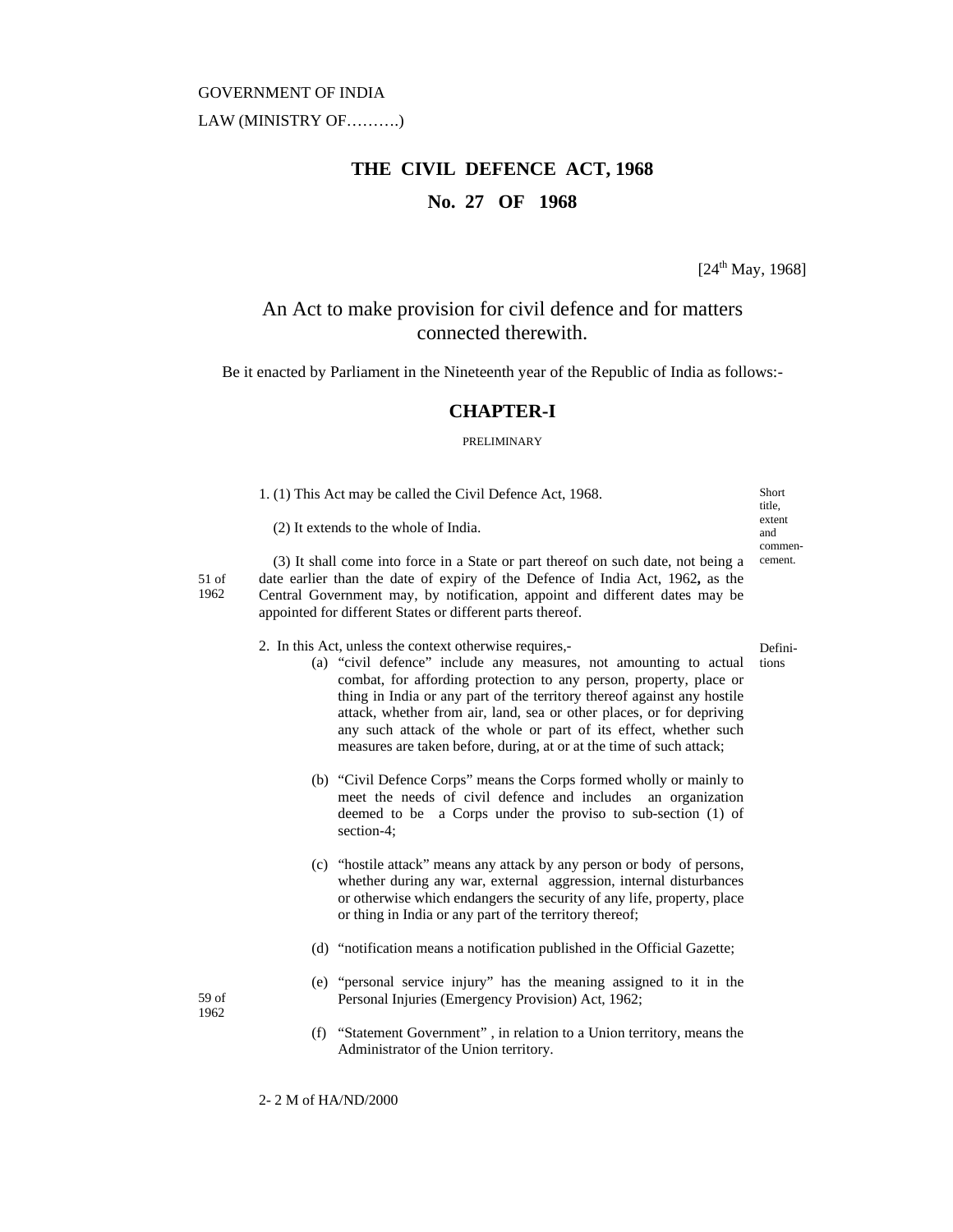#### 2 Civil Defence [ACT 27] **CHAPTER II**

#### POWER FOR CENTRAL GOVERNMENT TO MAKE RULES FOR CIVIL DEFENCE

Power to make rules for Civil Defence

**3**. (1) The Central Government may, for securing civil defence, by notification, make rules providing for all or any of the following matters, namely:-

- ( a) preventing the prosecution of any work likely to prejudice civil defence;
- (b) instruction of members of the public regarding civil defence and their equipment for the purpose of such defence,
- (c) provision, storage and maintenance of commodities and things required for civil defence;
- (d) prohibiting or regulating traffic, and the use of vessels, buoys, lights and signals in ports and territorial, tidal and inland waters;
- (e) control of lights and sounds,
- (f) protection of life and property by taking fire prevention and other measures;
- (g) securing of any buildings, premises or other structures from being readily recognizable in the event of a hostile attack;
- (h) for the prevention of danger to life or property, the demolition, destruction or rendering useless, of any building, premises or other structures or any other property;
- (i) prohibiting or regulating the possession, use of disposal of-
	- (i) explosives, inflammable substances, corrosive and other dangerous substances or articles, arms and ammunition;
	- (ii) vessels;
	- (iii) wireless telegraphic apparatus
	- (iv) aircraft; and
	- (v) photographic and signaling apparatus and any means of recording information;
- (j) evacuation of areas and the removal of property or animals there from;
- (k) accommodation in any area of persons evacuated from another area and the regulation of the conduct of evacuated persons accommodated in such area;
- (l) billeting of evacuated person or persons authorized to perform functions under this Act;
- (m) salvage of damaged buildings, structures and property and disposal of the dead;
- (n) seizure and custody of destruction of injured, unclaimed or dangerous animals;
- (o) ensuring the safety of-
	- (i) ports, dockyards, lighthouses, lightships, aerodromes and facilities associated with aerial navigation;
	- (ii) railways, tramways, roads, bridges, canals and all other means of transport by land or water;
	- (iii) telegraphs, post offices, signaling apparatus and all other means of communications;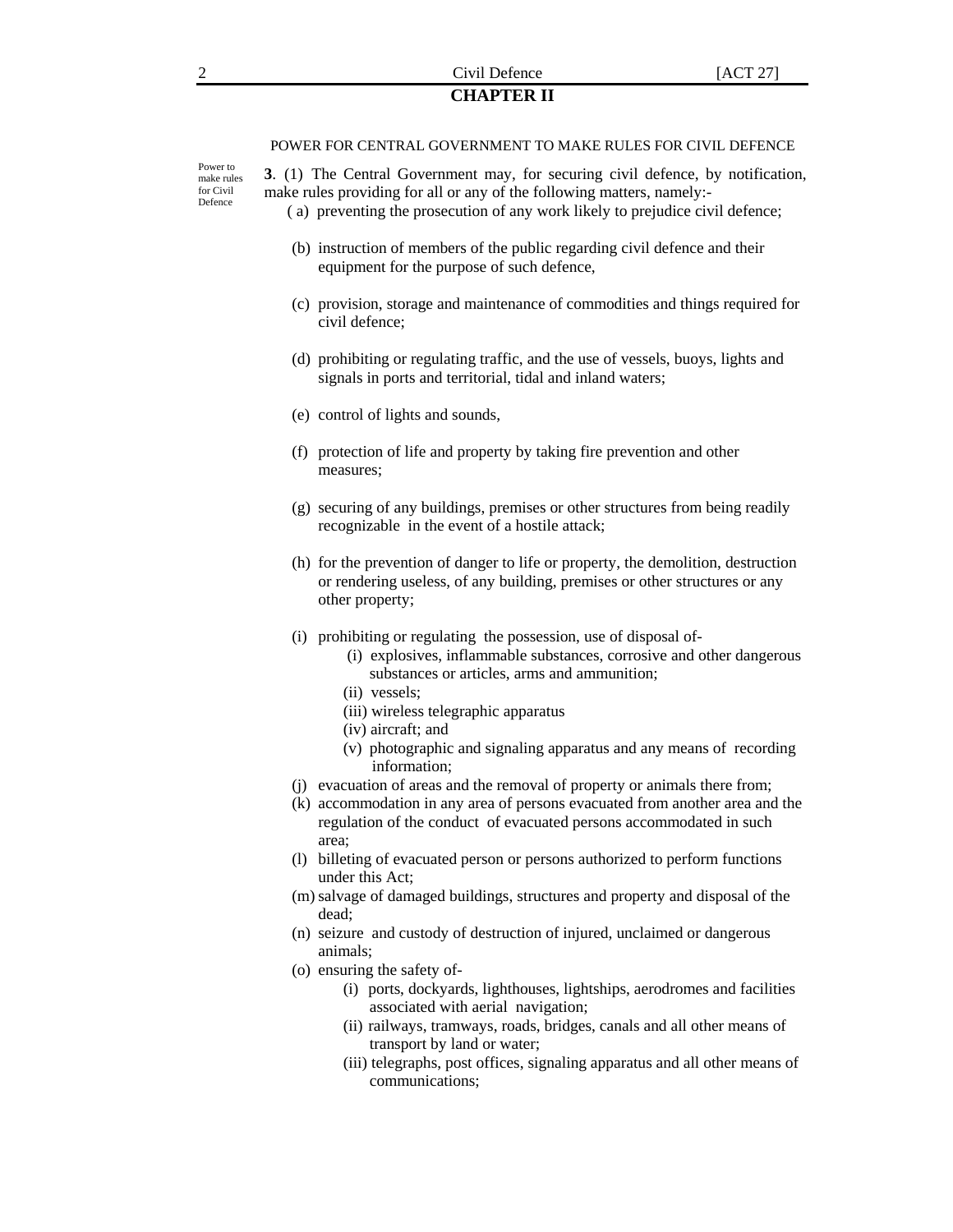(iv) sources and systems of water supply, works for the supply of water, gas or electricity and all other works for public purposes;

 (v) vessels, aircraft, transport vehicles as defined in the Motor Vehicles Act, 1939, and rolling stocks of railways and tramways;

 (vi) Warehouses and all other places used or intended to be used for storage purposes;

 (vii) Mines, oilfields, factories, or industrial or commercial undertakings generally, or any mine, oilfields, factory or industrial or commercial undertaking in particular;

 (viii) Laboratories and institutions where scientific and technological research or training is conducted or imparted;

 (ix) All works and structures being part of , or connected with anything earlier mentioned in this clause; and

 (x) Any other place or thing used or intended to be used for the purposes of Government or a local authority or a semi-Government or autonomous organization, the protection of which is considered necessary or expedient for securing civil defence;

 (p) Control of any road or pathway, waterway, ferry or bridge, river, canal or others source of water supply;

 (q) precautionary measures, which the Government or any department thereof or any local authority, members of police force, fire brigade and members of any other service or authority employed primarily for purposes s other than civil defence purposes should be required to take within their respective jurisdictions or with respect to any personnel employed by them;

(r ) preventing or controlling any use of uniforms, whether official or otherwise, or flags or official decorations like medals, badges or other insignia or anything similar thereto, the wearing of which is calculated to deceive or to prejudice civil defence

(s) precautions to be preventing or controlling any use of uniforms, whether official or otherwise, or flags or official decorations like medals, badges or other insignia or anything similar thereto, the wearing of which is calculated to deceive or to prejudice civil defence; taken or action to be taken by persons or authorities with a view to protecting or acquainting the general public or any members thereof against the dangers involved in any apprehended host8ile attack;

(t) requiring the owner or occupier of any building , structure or premises to make or carry out such arrangements as may be necessary for the purposes of detection and prevention of fire;

(u) taking specified measures for dealing with outbreaks of fire;

(v) directing that, subject to any specified exemption, no person present in any specified area shall, between such hours as may be specified, be out of doors except under the authority of a written permit granted by a specified authority or person;

(w) (i) prohibition the printing and publication of any newspaper, news-sheet, book or other document containing matters prejudicial to civil defence;

 (ii)demanding security from any press used for the purpose of printing or publishing, and forfeiting the copies of, any newspaper, newssheet book or other document containing any of the matters referred to it sub clause(i);

4 of 1939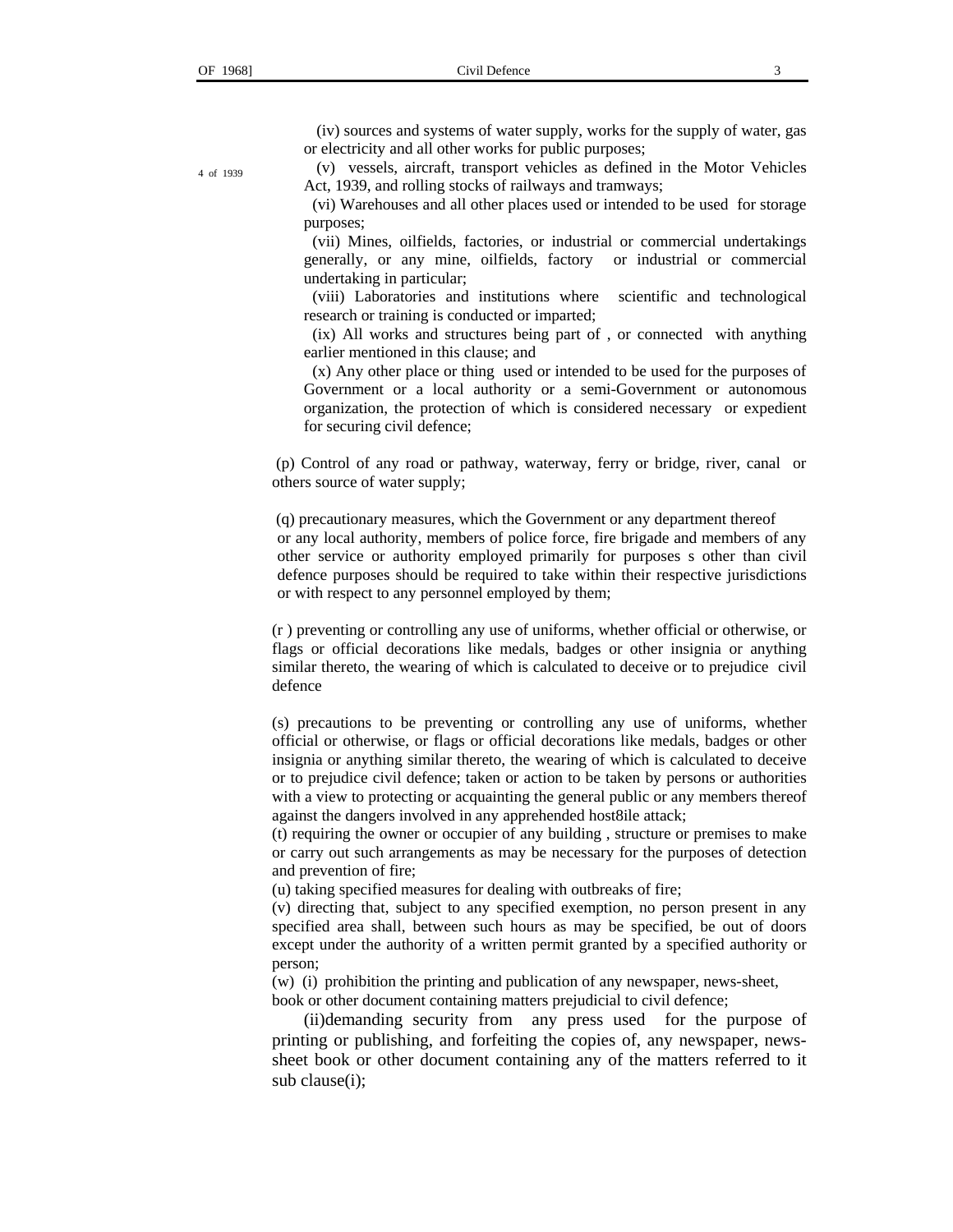(x) regulating the conduct of persons in respect of areas the control of which is considered necessary or expedient, and removal of persons from such areas;

 (y) requiring any person or class of persons to comply with any scheme of civil defence;

 (z)any other provision which may be necessary for the purposes of civil defence;

(2)Any rule made under sub-section (1) may provide that orders with regard to the matters specified therein may be made by the State Government.

(3)Any rule made under sub-section (1) may provide that a contravention thereof or any other made thereunder shall be punishable with fine which may extend to five hundred rupees, and where the contravention is a continuing one, with a further fine which may extend to fifty rupees for every day, after the first, during which such contravention continues.

#### **CHAPTER-III**

#### **CIVIL DEFENCE CORPS**

 4.(1)The State Government may constitute, for any area within the State, a body of persons to be called the Civil Defence Corps (herein after referred to as the "Corps") and may appoint a person, not being, in its opinion, below the rank of a District Magistrate ( to be known as the "Controller" ) to command such Corps:

 Provided that if there is in existence in any area in a State, immediately before the commencement of this Act in that area, an organization which, in the opinion of the State Government, may be entrusted with the functions of the Corps in that area, call upon that organization to take over or discharge the functions of the Corps in that area, and thereupon such organization shall be deemed, for the purposes of this Act, to be the Corps for that area.

(2)The State Government may, for the purpose of co-ordinating the activities of the Controllers within the State, appoint a Director of Civil Defence and every Controller shall comply with the directions given by such Director.

5. (1) The State Government may appoint as members of the Corps persons who are fit and willing to serve as such and the Controller may appoint any member so appointed to such office or command in the Corps, as such member is, in the opinion of the Controller, fit to hold.

 (2) Every person appointed to be member of the Corps shall be given a certificate of membership in such form as may be prescribe.

6. (1) Where any member of the Corps fails or has failed, in the opinion of the Controller, to discharge his duties as such member satisfactorily or is or has been found guilty of any misconduct in the discharge of his duties as such member, the Controller may, after an inquiry in which such member of the Corps has been given a reasonable opportunity of being hear in respect of the charges against him, by an order, dismiss such member from the Corps.

 (2) Where the Controller is opinion that the continues presence of any member of the Corps is undesirable, he may without assigning any reason summarily dismiss such member from the Corps.

**Constitution of a Civil Defence Corps** 

**Appointment of members and officers** 

**Dismissal of members of Civil Defence Corps**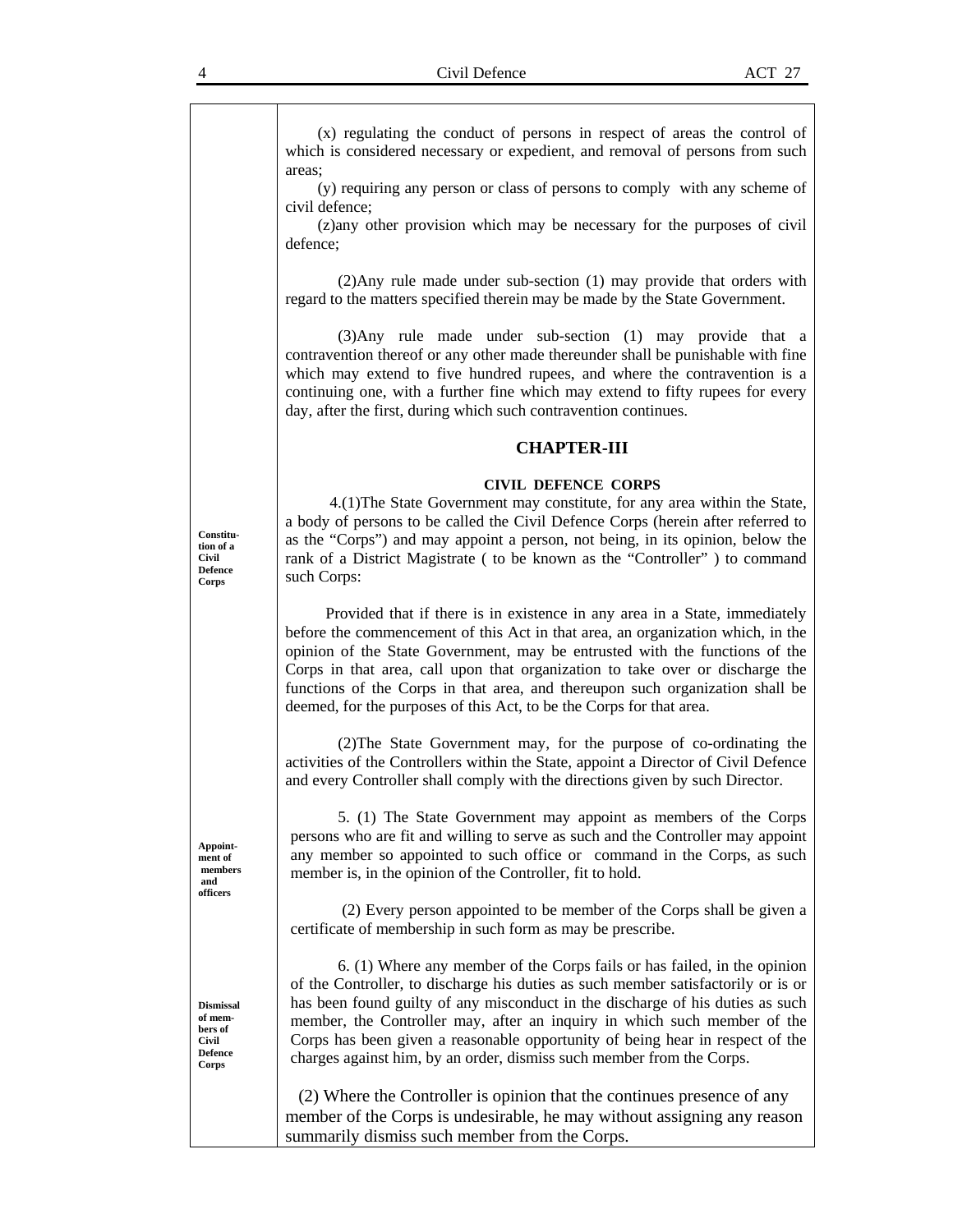59 of 1962

| 7. A member of the Corps who is dismissed from the Corps under<br>section-6 may prefer in appeal to the State Government within thirty days<br>from the date of such dismissal and that Government may, on such appeal,<br>confirm modify or reverse the order made by the Controller nor other<br>authority.                                                                                                                                                                                 | Appeal                                                                                          |
|-----------------------------------------------------------------------------------------------------------------------------------------------------------------------------------------------------------------------------------------------------------------------------------------------------------------------------------------------------------------------------------------------------------------------------------------------------------------------------------------------|-------------------------------------------------------------------------------------------------|
| <b>8.</b> (1) The members of the Corps shall perform such functions in relation<br>to the carrying out of measures for civil defence as may be assigned to them<br>by rules made under this Act or by any other law for the time being in<br>force.                                                                                                                                                                                                                                           | <b>Functions</b><br>of mem-<br>bers of<br>Civil<br>Defence<br>Corps                             |
| (2) The State Government or the Controller may, by order, call out a<br>member of the Corps for training or for discharging such functions in elation<br>to the carrying out of measures for civil defence as may specified in such<br>order.                                                                                                                                                                                                                                                 |                                                                                                 |
| (3) Subject to such orders as the Central Government may make in this<br>behalf, to discharge functions in relation to civil defence in any other State<br>and shall while discharging such functions, be deemed to be a member of the<br>Corps of that other State and be vested with the powers, functions and<br>privileges and be subject to the liabilities of a member of the Corps in that<br>other State.                                                                             |                                                                                                 |
| 9. (1) The Central Government may, by notification, make regulations for<br>carrying out the purposes of this Chapter.                                                                                                                                                                                                                                                                                                                                                                        | Power<br>to<br>make re-<br>gulations                                                            |
| (2) In particular and without prejudice to the generality<br>of the<br>foregoing power, such regulations may-<br>(a) prescribe the functions of the members of the Corps and<br>regulate the member in which they may be called out for service;<br>(b) regulate the organization, appointment, conditions of service,<br>discipline, accoutrement and clothing of members of any or all of the Corps.<br>(c) Prescribe the form of certificates of membership of any or all<br>of the Corps. |                                                                                                 |
| <b>CHAPTER-IV</b>                                                                                                                                                                                                                                                                                                                                                                                                                                                                             |                                                                                                 |
| <b>MISCELLANEOUS</b>                                                                                                                                                                                                                                                                                                                                                                                                                                                                          |                                                                                                 |
| 10. The provision of the Personal Injuries (Emergency Provision) Act, 1962,<br>and of every scheme made thereunder shall apply so far as may be to every<br>personal service injury sustained by any person appointed to be member of<br>the Corps as they apply to personal service injury sustained by a civil<br>defence volunteer, subject to the notifications that-                                                                                                                     | Provision<br>of<br>the<br>personal<br>Injuries<br>(Emergen)<br>cy prov-<br>isions)<br>Act<br>to |
| any reference to a civil defence volunteer under that Act or any<br>(a)<br>scheme made thereunder shall be construed as reference to a member of the<br>Corps; and<br>(b) any reference therein to the period of emergency shall, in relation to a<br>member of the Corps, be construed as the period during which this Act is in<br>force.                                                                                                                                                   | apply to<br>injuries<br>sustained<br>by<br>the<br>member<br>of<br>the<br>Corps                  |
| 11. (1) If any member of the Corps on being called out by an order under<br>sub-section (2) of section 8 neglects of refuses without sufficient excuse to                                                                                                                                                                                                                                                                                                                                     | Penalties.                                                                                      |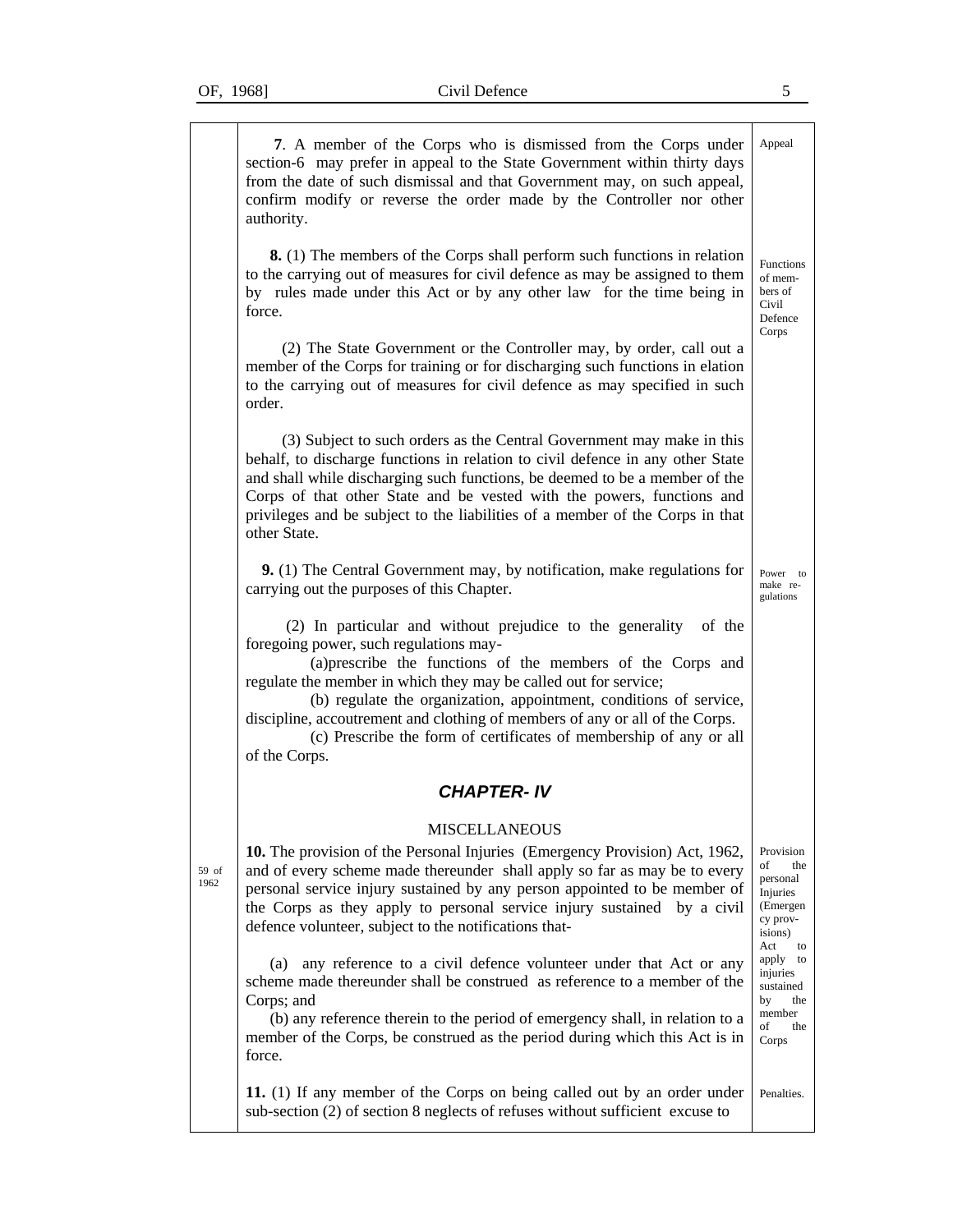|                                                                                                   | obey such order or to discharge his functions as such member or to obey<br>any lawful order or direction given to him for the performance of his<br>functions, he shall be punishable with fine which may extend to five<br>hundred rupees, and where such neglect or refusal is a continuing one,<br>with a further fine which may extend to fifty rupees for every day, after the<br>first, during which such contravention continues.              |              |
|---------------------------------------------------------------------------------------------------|-------------------------------------------------------------------------------------------------------------------------------------------------------------------------------------------------------------------------------------------------------------------------------------------------------------------------------------------------------------------------------------------------------------------------------------------------------|--------------|
|                                                                                                   | (2) If any person neglects or fails without any reasonable excuse to<br>obey any order made or direction given to him under this Act or rules<br>made thereunder, he shall be punishable with fine which may extend to<br>five hundred rupees, and where such negligence or failure is a continuing<br>one with a further fine which may extend to fifty rupees for every day,<br>after the first, during which such negligence or failure continues. |              |
| Effect of<br>Act and<br>rules, etc.,<br>inconsis-<br>tent with<br>0ther                           | 12. (1) The provision of this Act or any rules made thereunder or any order<br>made this Act or any such rule shall have effect notwithstanding anything<br>inconsistent therewith contained in any enactment other than this Act or in<br>any instrument having effect by virtue of any enactment other than this<br>Act.                                                                                                                            |              |
| enact-<br>ments                                                                                   | (2) Every appointment, order or rule made in relation to civil defence<br>before the commencement of this Act by or under any law relating to civil<br>defence shall, in so far as it is not inconsistent with the provisions of this<br>Act, continue to be in force until it is rescinded or altered under this Act,<br>and be deemed to have been made under the corresponding provisions of<br>this Act.                                          |              |
|                                                                                                   | Explanation-"Commencement of this Act". In relation to any provision or<br>area, means the commencement of that provision or, as the case may be,<br>the commencement of this Act in that area.                                                                                                                                                                                                                                                       |              |
| Ordinary<br>avocations<br>of life to be<br>interfered<br>with as<br>little as<br>possible         | 13. Any authority or p0ersonacting in pursuance of this Act shall interfere<br>with the ordinary avocations of life and the enjoyment of property as little<br>as may be consonant with the purpose of ensuring the public safety and<br>civil defence.                                                                                                                                                                                               |              |
| Saving<br>as to<br>orders.                                                                        | 14 (1) No order made in exercise of any power conferred by or under this<br>Act shall be called in question in any court.                                                                                                                                                                                                                                                                                                                             |              |
|                                                                                                   | (2) Where an order purports to have been made and signed by any<br>authority in exercise of any power conferred by or under this Act, a court<br>shall within the meaning of the Indian Evidence Act, 1872, presume that<br>such order was so made by that authority.                                                                                                                                                                                 | 1 of<br>1872 |
| Act not to<br>apply to<br>measures<br>taken for<br>the<br>protection<br>of the<br>Armed<br>Forces | 15. Nothing contained in this Act or any rule, regulation or order made<br>thereunder shall apply to the Armed Forces of the Union or to any<br>measures taken by nay of the authorities in control of the Armed Forces of<br>the Union for the purpose of securing civil defence or safety of such forces<br>or for the protection of any naval, military or air force installations or<br>stores.                                                   |              |
| Limita-<br>tion of<br>prosecu-<br>tions.                                                          | 16. No prosecution for any offence punishable under this Act shall be<br>instituted against any person except by, or with the consent of, the<br>Controller or any person authorized by the Controller in this behalf.                                                                                                                                                                                                                                |              |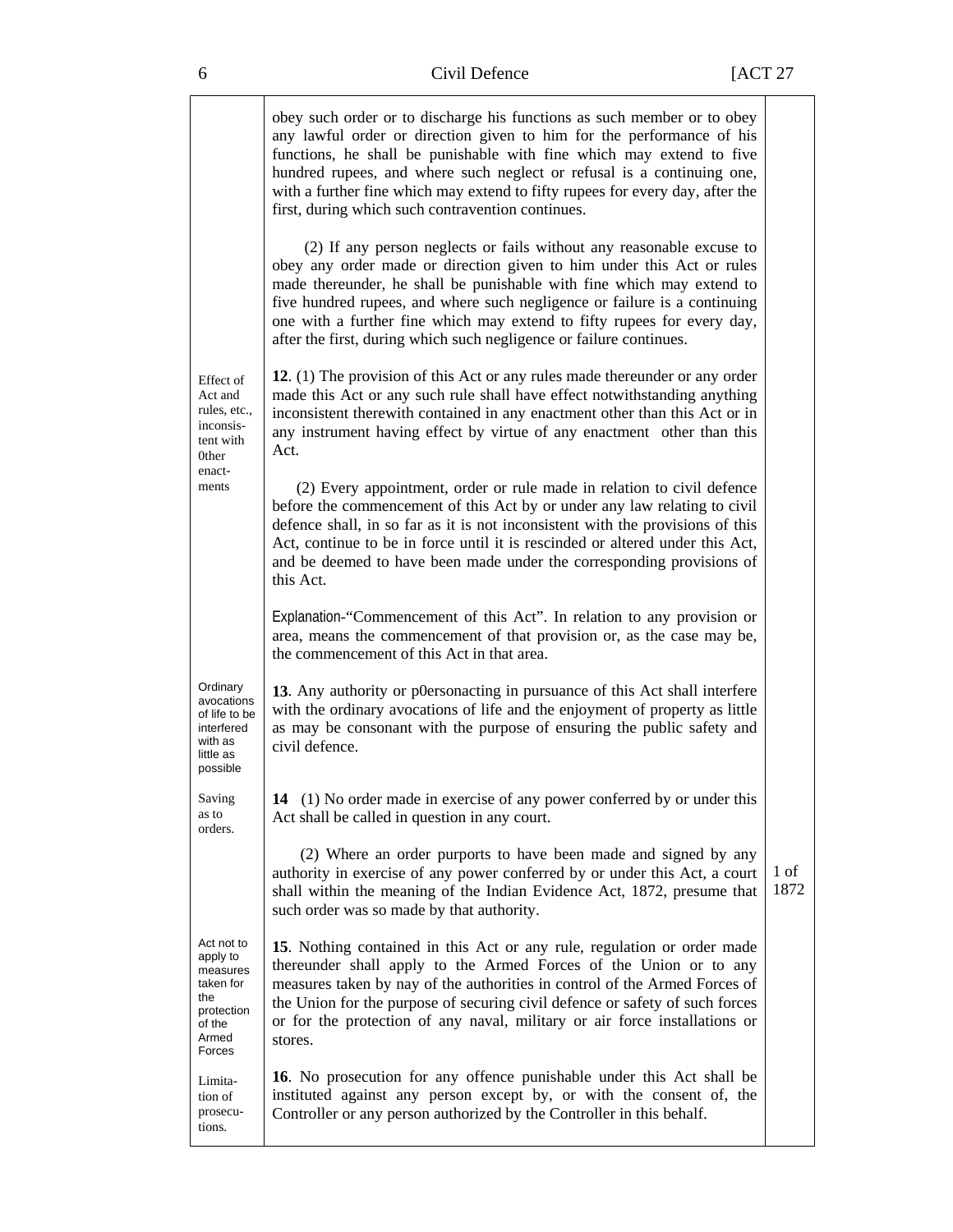|               | 17. The State Government may, by notification direct that-<br>(a) all or any of the powers which may be exercised by it under this<br>Act shall, in such circumstances and under such conditions, if any, as<br>may be specified in that notification, be exercised also by such officer,<br>not being in the opinion of the State Government, inferior in rank to that<br>of a District Magistrate, as may be specified in the said notification.                                                                                                                                                                                                                                                                                                                                                                                                                                   | Power to<br>delegate                                                                   |
|---------------|--------------------------------------------------------------------------------------------------------------------------------------------------------------------------------------------------------------------------------------------------------------------------------------------------------------------------------------------------------------------------------------------------------------------------------------------------------------------------------------------------------------------------------------------------------------------------------------------------------------------------------------------------------------------------------------------------------------------------------------------------------------------------------------------------------------------------------------------------------------------------------------|----------------------------------------------------------------------------------------|
|               | (b) All or any of the power which may be exercised by the Controller<br>under this Act shall, in such circumstances and under such conditions, if<br>any, as may be specified in that notification, be exercised also by such<br>officer, not being, in the opinion of the State Government, inferior in<br>rank to that of a Sub-Divisional Magistrate, as may be specified in the<br>said notification.                                                                                                                                                                                                                                                                                                                                                                                                                                                                            |                                                                                        |
|               | 18. (1) No suit, prosecution or other legal proceeding shall lie against<br>the Government, the Director of the Controller or any person, authorized<br>by the Government of the Controller, for anything which is in good faith<br>done or intended to be done under this Act or any rules or orders made<br>thereunder or any order issued under any such rule.                                                                                                                                                                                                                                                                                                                                                                                                                                                                                                                    | Protection<br>of action<br>taken in<br>good<br>faith                                   |
|               | (2) No suit or other legal proceeding shall be against the<br>Government, the Director or the Controller or any person authorized by<br>the Government or the Controller, for any damage caused or likely to be<br>caused by anything which is in good faith done or intended to be done<br>under this Act or any rule made thereunder or any order issued under<br>any such rule.                                                                                                                                                                                                                                                                                                                                                                                                                                                                                                   |                                                                                        |
| 45 of<br>1860 | 19. Any person authorized by the Controller or the State Government<br>under this Act and every member of the Corps, while functioning as<br>such, shall be deemed to be public within the meaning of section 21 of<br>the Indian Penal Code.                                                                                                                                                                                                                                                                                                                                                                                                                                                                                                                                                                                                                                        | Authorized<br>persons<br>and<br>members<br>of the<br>Corps to<br>be public<br>servants |
|               | 20. Every rule and regulation made by the Central Government under<br>this Act shall be laid as soon as may be after it is made, before each<br>House or Parliament while it is in session for a total period of thirty<br>days which may be comprised in one session or in two successive<br>sessions, and if, before the expiry of the session in which it is so laid or<br>the session immediately following, both Houses agree in making any<br>modification in the rule or regulation of both Houses agree that the rule<br>or regulation, as the case may be, should not be made, the rule or<br>regulation shall thereunder have effect only in such modified form or be<br>of no effect, as the case may be; so, however, that any such modification<br>or annulment shall be without prejudice to the validity of anything<br>previously one under that rule or regulation. | Rules and<br>regulations<br>to be laid<br>before<br>Parliament.                        |
|               |                                                                                                                                                                                                                                                                                                                                                                                                                                                                                                                                                                                                                                                                                                                                                                                                                                                                                      |                                                                                        |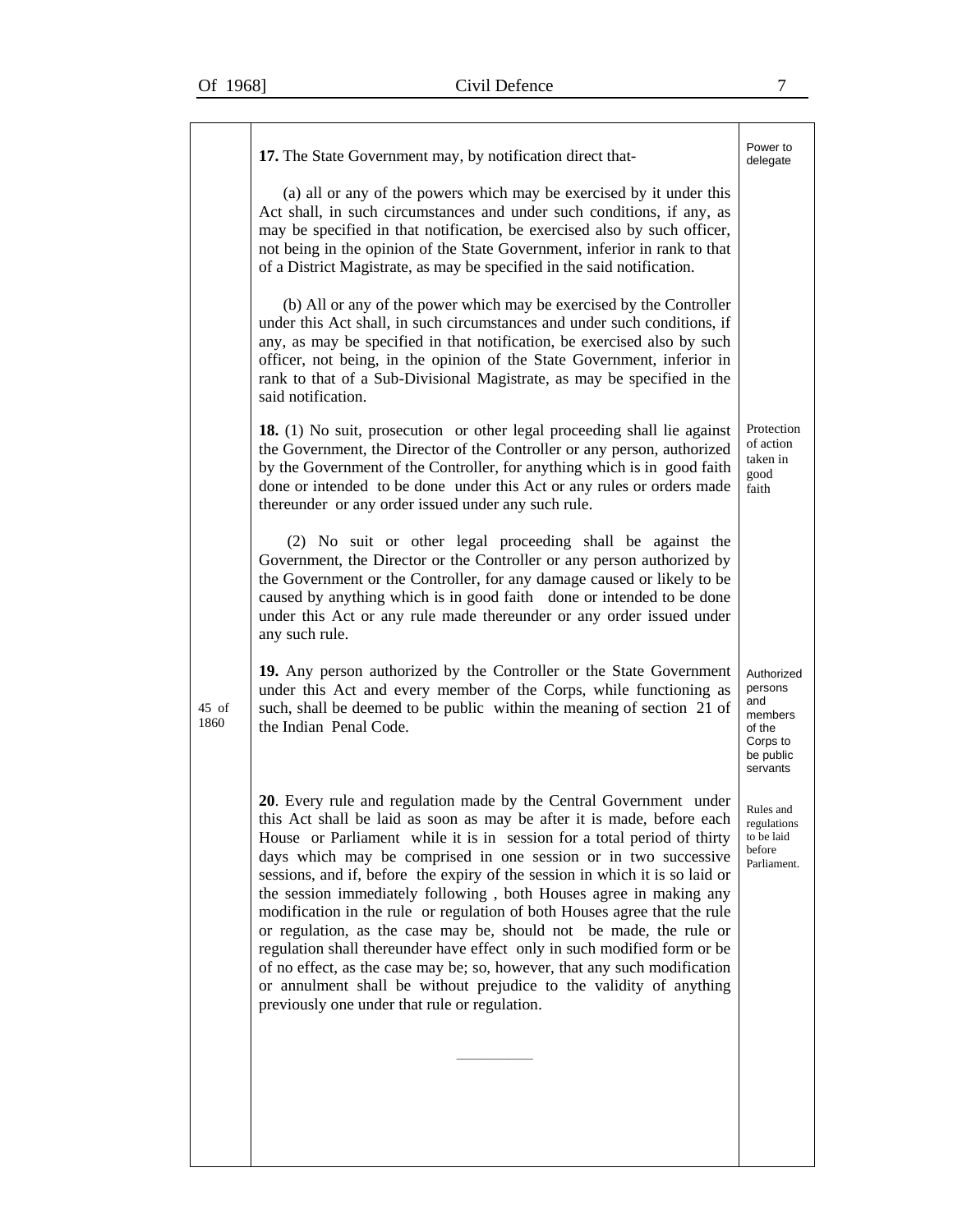#### **MINISTRY OF HOME AFFAIRS**

### **NOTIFICATION**

## New Delhi, the  $15<sup>th</sup>$  July, 1968

**S.O.2435**.—In exercise of the powers conferred by sub-section (3) of section 1 of the Civil Defence Act, 1968 (27 of 1968), the Central Government hereby appoints the  $10<sup>th</sup>$  day of July, 1968, as the date on which the said Act shall come into force in the whole of India.

> [No.10/2/66-DGCD (II)] J.C.AGARWAL, Jt. Secy.

New Delhi, the  $10^{th}$  July, 1968

 $\overline{\phantom{a}}$   $\overline{\phantom{a}}$   $\overline{\phantom{a}}$   $\overline{\phantom{a}}$   $\overline{\phantom{a}}$   $\overline{\phantom{a}}$   $\overline{\phantom{a}}$   $\overline{\phantom{a}}$   $\overline{\phantom{a}}$   $\overline{\phantom{a}}$   $\overline{\phantom{a}}$   $\overline{\phantom{a}}$   $\overline{\phantom{a}}$   $\overline{\phantom{a}}$   $\overline{\phantom{a}}$   $\overline{\phantom{a}}$   $\overline{\phantom{a}}$   $\overline{\phantom{a}}$   $\overline{\$ 

#### **THE CIVIL DEFENCE RULES, 1968**

**G.S.R. 1277.-** In exercise of the powers conferred by section 3 of the Civil Defence Act, 1968 (27 of 1968), the Central Government hereby makes the following rules, namely:-

**1. Short title**.-These rules may be called the Civil Defence Rules, 1968.

**2. Control of light and sound :- (**1) The Central Government or the State Government may by order provide-

- (a) for prohibiting or regulating the display of lights of any specified description;
- (b) for the screening that of any lighting apparatus, whether for the time being alight or not, carried on, or attached to any specified class of vehicles;
- (c) for securing that, in specified circumstances indication of the position of such premises and places, and warning of the presence of such vehicles and vessels as may be specified shall be given by means of such light as may be specified, and for prescribing the manner in which any apparatus used for the purpose of exhibiting such lights is to be construed, installed or used;
- (d) for prohibiting or regulating the use of roads by any particular class of traffic, so far as appears to it to be necessary for avoiding danger consequent on compliance with any provisions of an order made under this rule which relates to the lighting of roads or of vehicles or roads;
- (e) for prohibiting or regulating such activities as may be specified, being activities which consist of or involve the emission of smoke, flames, sparks or glare or the making of noise.

(2) An order under sub-rule (1) may be made so as to apply to any specified area or premises, may make different provisions as respects different parts of an area or different classes, of premises, places, vehicles or vessels (either absolutely or conditionally), from the operation of any of the provisions of the order, and may contain such incidental and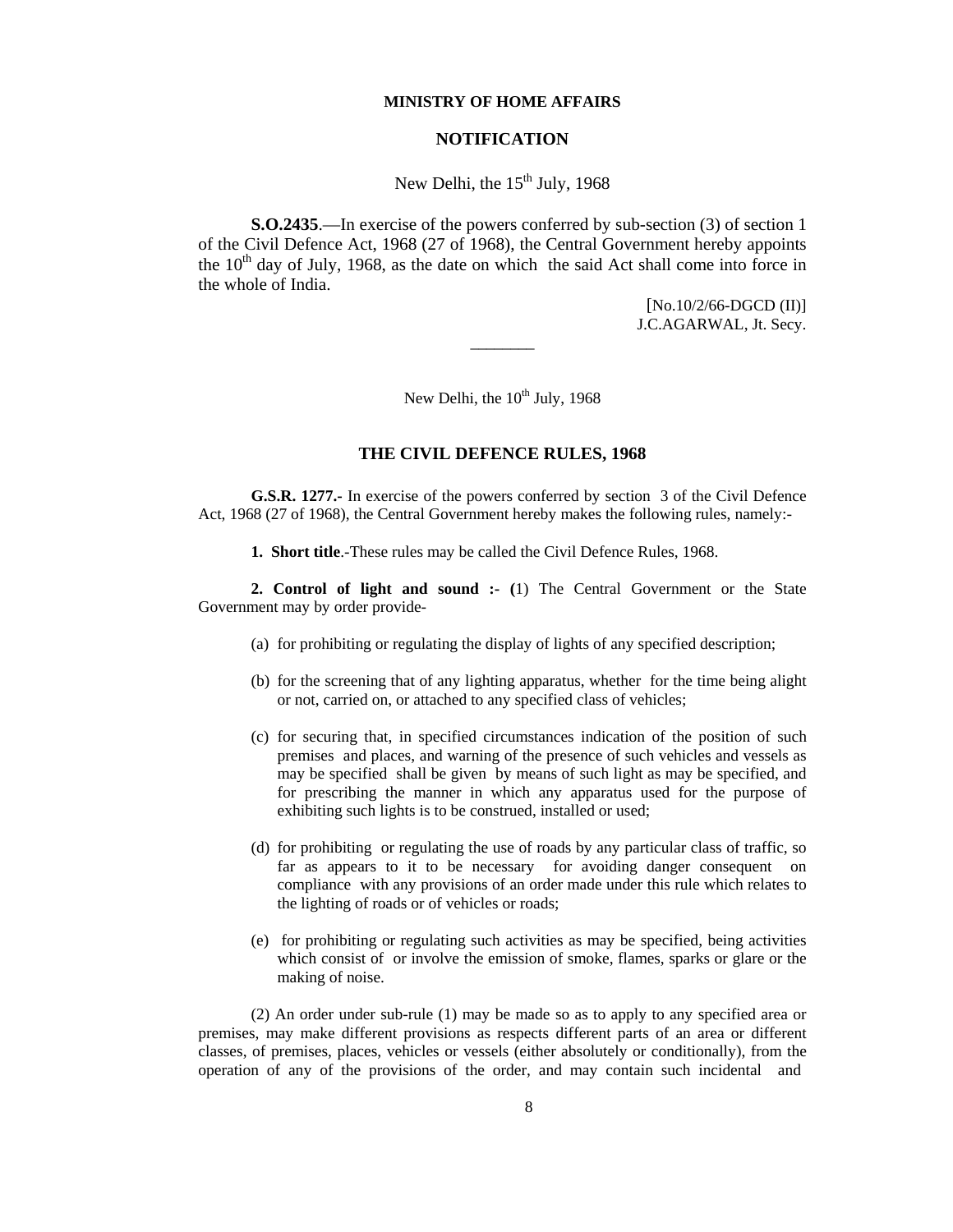supplementary provision as appear to the authority making the order to be necessary or expedient for the purposes of the order.

(3) If any order made under sub-rule (1) is contravened in respect of, or in relation to, any light, premises, place, vehicles, vessel, apparatus, road, or activity to which the order applies, any police officer, or any person authorized in this behalf by the authority making the order may take such steps and use such force as may, in his opinion, be reasonably necessary for giving effect to the order and I in the exercise of this power shall have a right of access to any land or other property whatsoever.

(4) If any order made under this rule is contravened in respect of any premises, place, vehicle or vessel, the occupier of the premises or place, the person in charge of the vehicle, or the master of the vessel as the case may be shall, without prejudice to any proceedings which may be taken against any other person, be deemed to have contravened the provisions of this rule:

 Provided that in any proceedings which by virtue of this sub-rule are taken against any person in respect of a contravention of such an order on the part of another person, it shall be defence for the accused to prove that the contravention of non-compliance occurred without his knowledge and the he exercised all due diligence to secure compliance with the order.

**3**. **Measures for dealing with outbreaks of fire**- (1) With a view to preventing the speared, or facilitating the detection and extinction of the fire caused by hostile attack, the Central Government or the State Government may by order make provision for requiring the owners of occupiers of the premises to which the order applies to take such period as may be specified in the order such measures as may be specified.

(2)Any police officer, or any person authorized in this behalf by the Central Government or the State Government may at any time enter and inspect any premises to which an order made under sub-rule (1) applies for the purpose of seeing whether the order has been complied with he may, without prejudice to any other proceedings which may be taken in respect of the contravention of the order, take such steps and use such force as may appear to him to be reasonably necessary for giving effect to the order.

(3) If in the opinion of the Central Government or the State Government any person who has been ordered under sub-rule (1) to take any measure has failed to take or is unlikely to complete the measures within the period specified in the order, then, without prejudice to any other proceedings which may be taken in respect of the contravention of the order, that Government may cause the said measures to be taken or completed and the cost thereof shall be recoverable from the owner or occupiers of the premises to which the order applies to take within such period as may be specified in the order such measures as may be specified.

(4) In the event of any outbreak of fire, any person authorized in this behalf by the Central Government or the State Government, may take or cause to be taken such steps and give such directions as appear to him to be necessary for preventing the spread of fire; and the steps which may be so taken including entering upon any land or the property whatsoever and the destruction or removal of anything in, on or over any land or property.

**4. Camouflage**.- (1) The Central Government or the State Government may by order, as respects such premises as may be specified in the order-

 (a) require the owner of the premises to take within such period as may be person to take such measures as may be so specified, or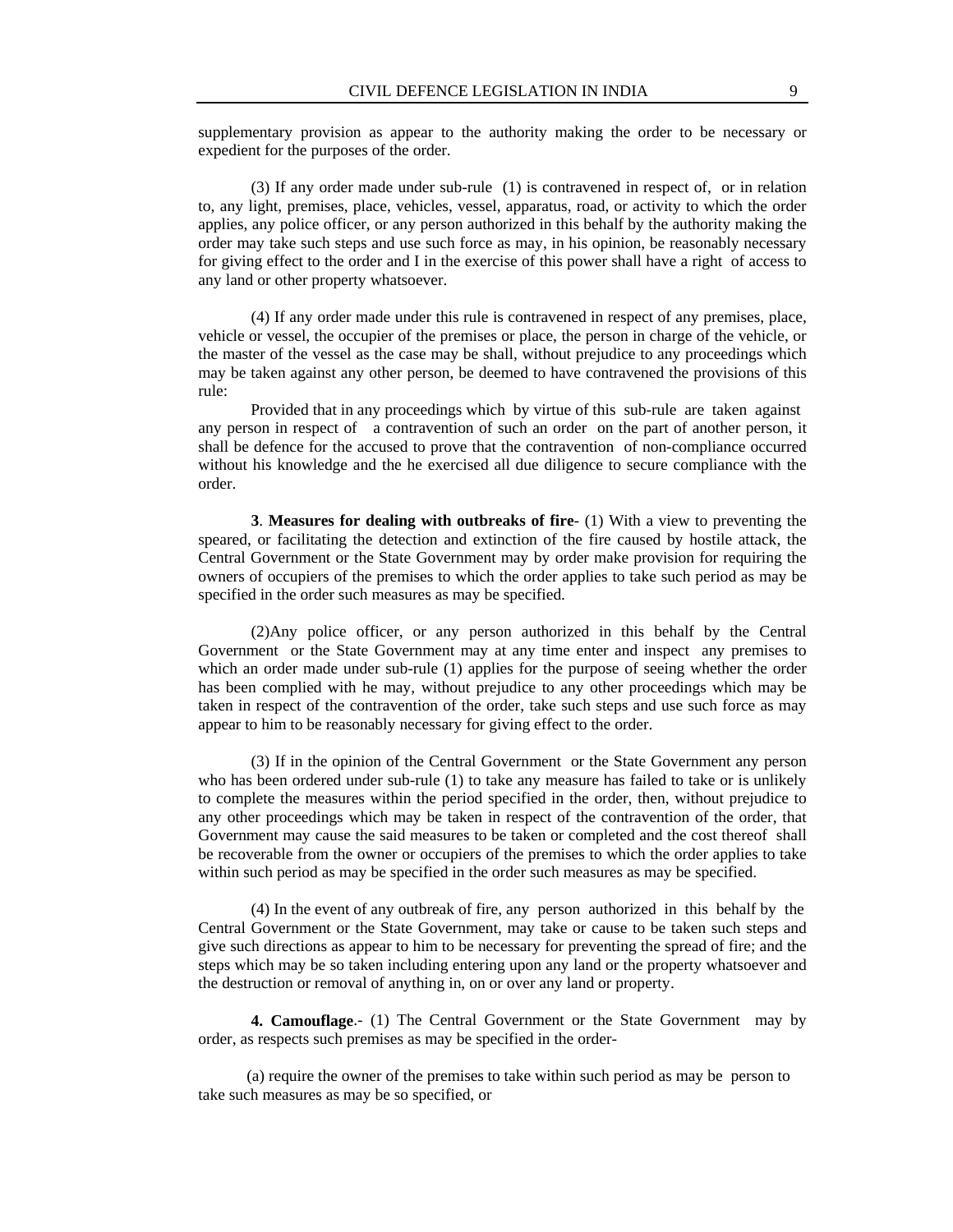(b) authorize any person to take such measures as may be so specified being measures which are in the opinion of that Government necessary to secure that such premises are or can be made less readily recognizable in the event of hostile attack.

(2) If in the opinion of the Central Government or, as the case may be, the State Government, any person who has been ordered under sub-rule (1) to take any measures has failed to take, or is unlikely to complete, the measure within the specified in the order, then without prejudice to any other proceeding which may be taken in respect of the contravention of the order, that Government may cause the said measures to be taken or completed, and the cost thereof shall be coverable from such person by the Controller.

(3) No person shall, except with permission granted by or on behalf of the Central Government or the State Government may, by order. In respect of any articles or substances of toxic, explosive or inflammable nature from which special risks are in the opinion of that Government likely to arise in the event of hostile attack, issue directions:-

**5. Keeping of dangerous article and substances**.- (1) The Central Government or the State Government may, by order in respect of any articles or substances of toxic, explosive or inflammable nature from which special risks are in the opinion of that Government likely to arise in the event of hostile attack, issue directions:-

- (a) prohibiting the keeping of such articles or substances in or on such premises as may be specified in the order;
- (b) prescribing the owner or occupier of any premises in or which such articles of substances are kept to take such measures as may be specified in the order for the protection of persons or property therein or thereon, or in the vicinity thereof;
- (c) requiring the owner or occupier of any premises in or which such articles or substances are kept to take such measures as may be specified in the order for the protection of persons or property therein or thereon, or in the vicinity thereof;
- (d) for any incidental or supplementary matters for which that Government thinks it expedient for the purposes of the order, to provide, including in particular, the entering and inspection of premises to which the order relates with a view to securing compliance with the order.

 (2) If the opinion of the Central Government or, as the case may be, the State Government, any person who has been in order under sub-rule (1) to take any measures has failed to take or is likely to complete, the measures within the period specified in the order, then without prejudice to any other proceedings which may be taken in respect of the contravention of the order, that Government may cause the said measures to be taken or completed and the cost thereof shall be recoverable from the owner or occupier of the premises by the Controller.

**6. Evacuation of areas**.-(1) The Central government or the State Government may, if it appears necessary for the purpose of meeting any actual apprehended attack or of protecting persons and property from the dangers involved in or resulting from such attack or of facilitating any operation of the Armed forces of the Union, by order direct, in respect of any specified area, that, subject to any exemptions made by general order or special permission-

- (a) all persons or any class of persons shall remove themselves or be removed from the said area or to any specified part thereof;
- (b) all persons or any class of persons in the said area shall remain therein for such period as may be specified.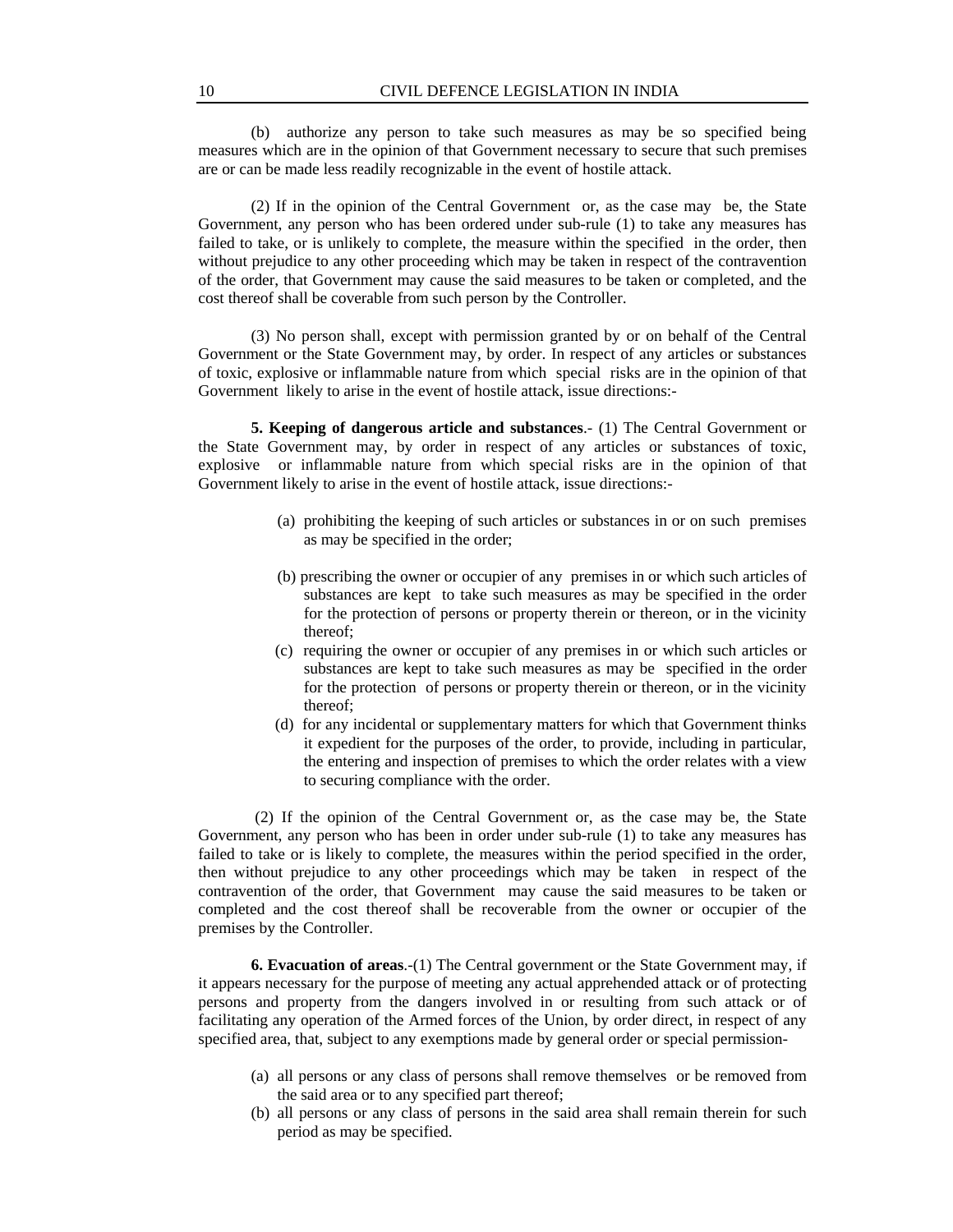- (c) Any animal or property or any specified class of animals or property shall be removed from the said area or to any specified part thereof;
- (d) within a specified time any building or other property specified or shall be destroyed or rendered useless;

and may do any other act involving interference with private rights of property which is necessary for any of the purposes aforesaid.

 (2) An order made under sub-rule (1) for the removal of persons, animals or property may specify-

- (a) the route or routes which all or any class of persons, animals or property are to remove themselves or be removed from the specified area or to any specified part thereof;
- (b) the time or times by which they are to remove themselves or be removed therefrom or to any specified part thereof;
- (c) the place or places to which they are to proceed or be taken on removing themselves or being removed from the specified area;

and may make such other incidental and supplementary provisions as may appear necessary or expedient for the purposes of the said order.

 (3) If any order made under sub-rule (1) is contravened in respect of any animal or property, the person in charge of such animal or property shall be deemed to have contravened the order.

(4) The State Government may, if it appears necessary for any of the purposes specified in sub-rule (1) or for facilitating the evacuation of any area, by general or special order provide for the release, whether temporary or permanent or whether without conditions or upon such conditions as may be specified of any prisoners or class or prisoners.

**7. Accommodation of evacuated persons.-** (1) The Central Government or the State Government or the State Government may, for the purpose of accommodating any persons who have left or been removed from their homes in accordance with any order made under rule 6 (or who have left their homes on account of actual or apprehended attack) take possession of any premises other than those exclusively used by the public for religious worship.

 (2) whenever in pursuance of sub-rule (1) the Central Government or a State Government takes possession of any premises, rent shall be paid for in accordance with the provisions relating to the payment of compensation in respect of immovable property which has been requisitioned under the law for the time being in force.

 (3) The Central Government or the State Government, as the case may be, may at any time, restore possession of any premises in respect of which action has been taken under subrule (1) to the owner or occupier thereof and may order that no person shall thereafter be in those premises except with the consent of the occupier.

**8. Billeting.**- (1) In this rule, "the appropriate Government" means in relation to premises cantonment areas, the Central Government and in relation to premises in other areas areas, the Central Government or the state Government.

(2) The appropriate Government my by order require the occupier of any premises to furnish therein, while the order remains in force, such accommodation by way of lodging or food or both, and either with or without attendance, as may be specified in the order for such persons as may be so specified.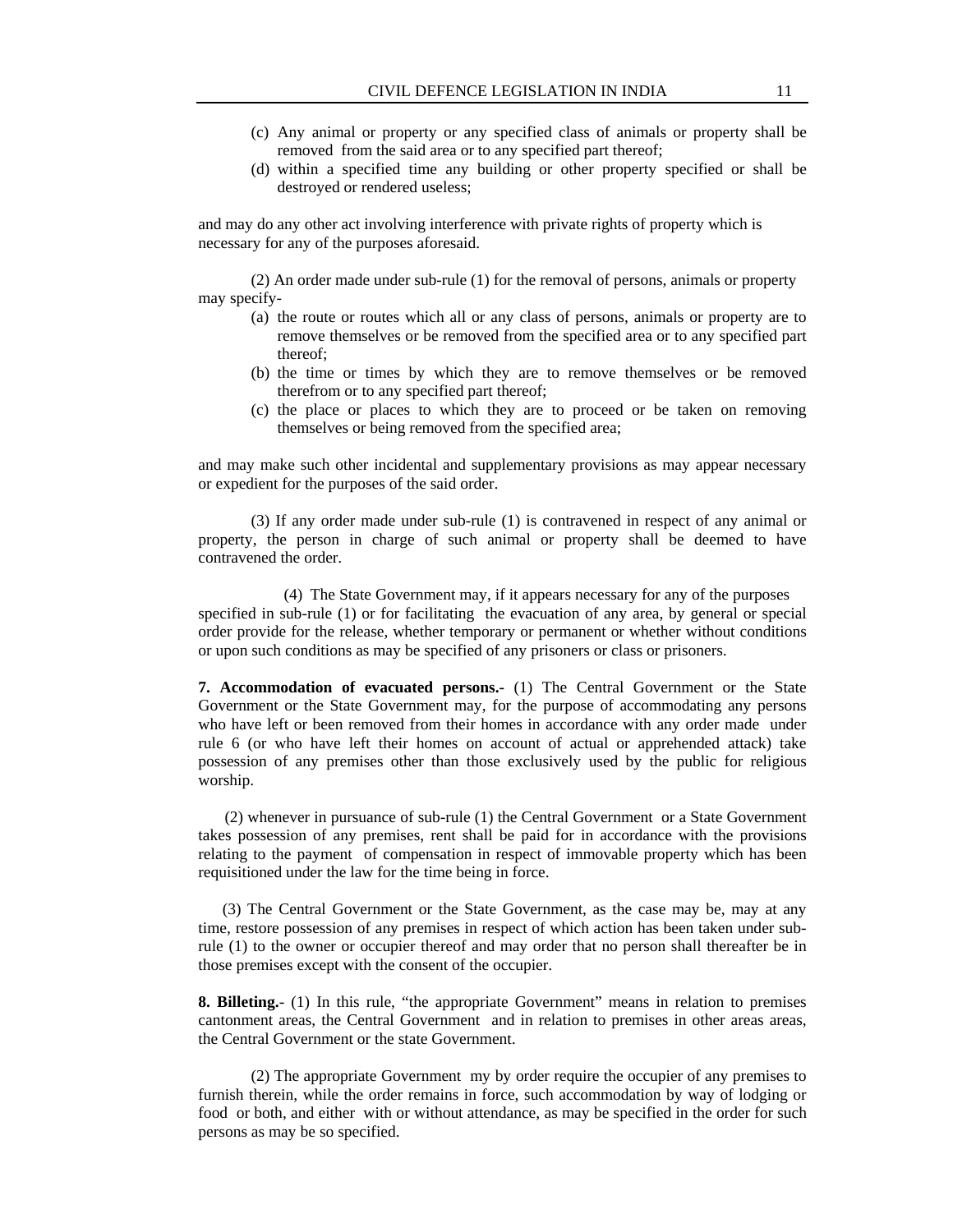(3) The appropriate Government may by order require the owner or occupier of any premises to furnish to such authority as may be specified in the order such information with respect to the persons living therein as may be specified.

 (4) The price payable in respect of any accommodation furnished in any premises to any person in accordance with an order made under sub-rule (2) shall be such as may be determined by the appropriate Government, and shall be paid to the occupier by that Government; and the amount of any sum paid in accordance with this sub-rule by the appropriate Government in respect of accommodation furnished to any person may be recovered by that Government from that person.

(5)The appropriate Government may by order appoint authority to hear complaints in respect of orders made under sub-rule (2) and any person who is aggrieved by the service upon him or by the operation, of such an order may make a complaint to such authority and upon hearing the complaint such authority may cancel or vary such order as he thinks fit.

**9. Power to slaughter dangerous and injured animals in the event of hostile attack.**-(1) In the event of the occurrence of hostile attack in the vicinity, any person authorized by the Central Government or the State Government or the State Government in this behalf may, with a view to securing the public safety or maintain public order, slaughter any animal which appears to him to be:-

- (a) at large or out of control;
- (b) dangerous or seriously injured.

(2) The power to slaughter an animal conferred under sub-rule (1) shall include powers-

- (a) to cause or procure the animal to be slaughtered by some other person:
- (b) to enter, and to authorize any such other person to enter, upon any land for the purpose of the slaughter;
- (c) to remove and dispose of the carcass, or cause it to be removed and disposed of:

Provided that except where an animal is slaughtered in a place to which the public have access, the power to remove the carcass shall not be exercised if the owner of the animal is present and object.

**10. Maintenance of water supply.**- (1) The central Government or the State Government may, by order, require the owner, or any person having control, of any source of Water supply which is or is capable of being used for drinking or fire fighting or any purpose-

- (a) to keep the same in good order, clear it, from time to time of silt, refuse and decaying vegetation, and protect it from contamination, in such manner as may be specified in the order;
- (b) to make the same available at reasonable times for the use of the public or of such section of the public as may be specified in the order.

 (2) Any person authorized in this behalf by the Central Government or, as the case may be, the State Government , may, at any time, in inspect any source of water supply in respect of which an order under sub-rule 91) has been made for the purpose of seeing whether the order has been or is being complied with.

11. **Power to require local authorities to take precautionary measures: -** (1) In this rule, "the appropriate Government" means in relation to cantonment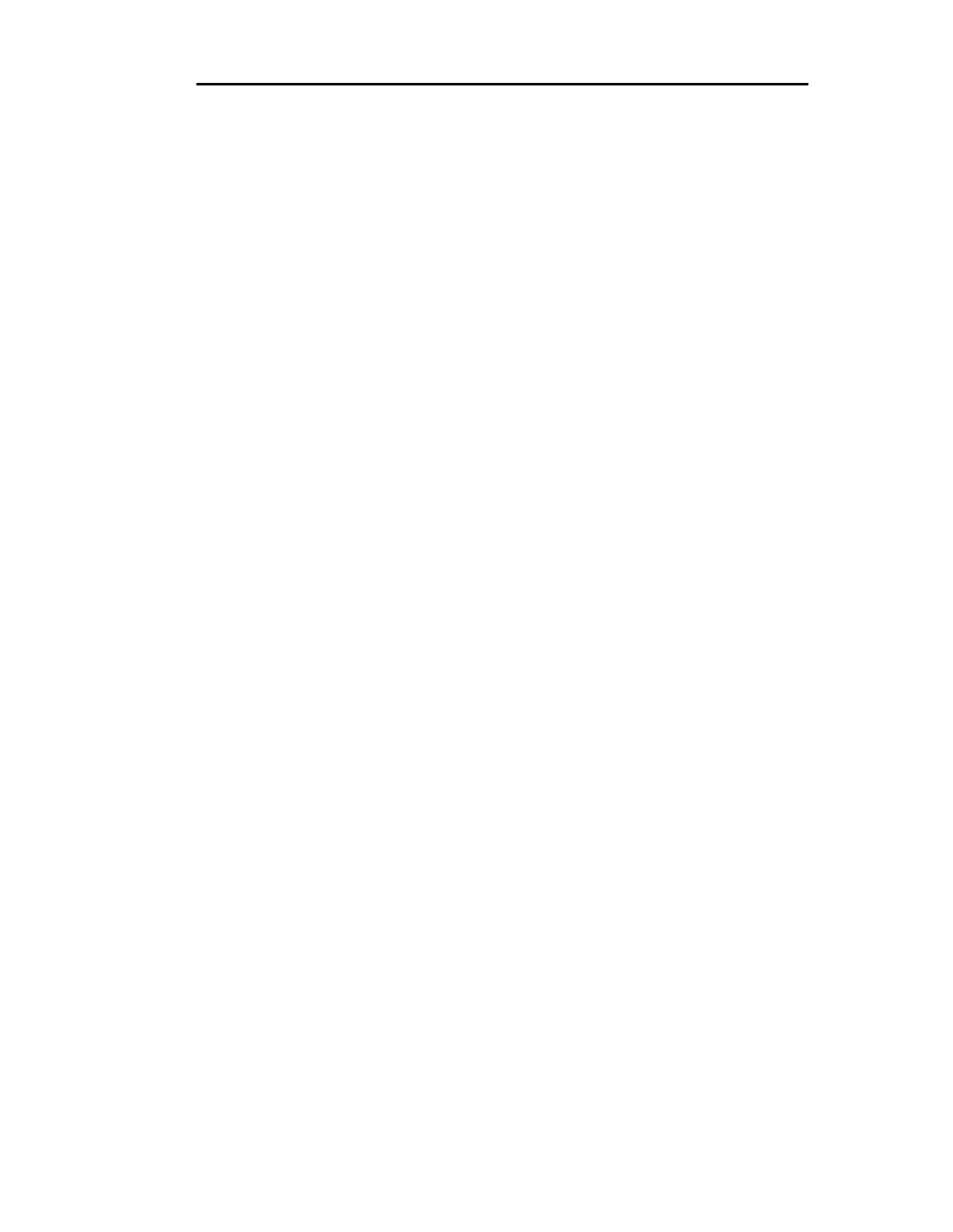authorities and in relation to port authorities in major ports, the Central Government, and in relation to other local authorities, the State Government.

(2) The appropriate Government may by order require any local authority to take, within such period as may be specified in the order, such measures as may be so specified, being measures which are in opinion of that Government necessary for the protection of persons and property under the control or within the jurisdiction of such authority from injury or damage, or for ensuring the due maintenance of the vital services of the authority, in the event of hostile attack and thereupon-

- (a) it shall be the duty of the local authority to comply with the order.
- (b) The funds of the local authority shall be applicable to the payment of the charges and expenses incidental to such compliance, and
- (c) Priority shall be given to such compliance over all other duties and obligations of the local authority.

(3) If the opinion of the ap0propriate Government any local authority which has been ordered under sub-rule (2) to take any measures has failed to take or is likely to complete, the measures within the period specified in the order, then, without prejudice to any other proceedings which may be taken in respect of the contravention of the order, the appropriate may authorize any person to take or complete the said measures; and any person so authorized may, for the purpose of taking or completing the sad measures, exercise all or any of the powers of the local authority or its officers, issue such directions as he thinks fit to the officers or servants of the local authority and employ and an outside agency, and all charges and expenses incurred by him shall, except to such extent, if any, as the appropriate Government may direct to be paid out of its Consolidated Fund be paid out of the finds of the local authority.

 (4) Any person authorized in this behalf by the appropriate Government may if he considers it necessary or expedient so to do-

- (a) by order direct a local authority or any of its officers or servants to take such action as may be specified in the order, being action which is in his opinion necessary for the protection of persons and property under the control or within the jurisdiction of the local authority from the danger involved in or resulting from an actual or apprehended hostile attack;
- (b) impress and use or cause to be used for the aforesaid purpose any property belonging to or in the possession of the local authority in such manner as he thinks fit and it shall be the duty of the local authority and of its officers and servants to comply forthwith with any order made under this rule, and the funds of the local authority shall be applicable to the payment of any charges and expenses incidental such compliance.

(5)The appropriate Government may, if it considers it necessary or expedient so to do, by order authorize any person to take over from a local authority and administer in accordance with such directions as may be issued from time to time by that Government such of the services of the local authority as may be specified in the order: and any person so authorized may, for the purpose of administering the said services, exercise all or any of the powers of the local authority or of any Committee or officer of the local authority, issue such directions as he thinks fit to the officers or servants of the local authority and employ any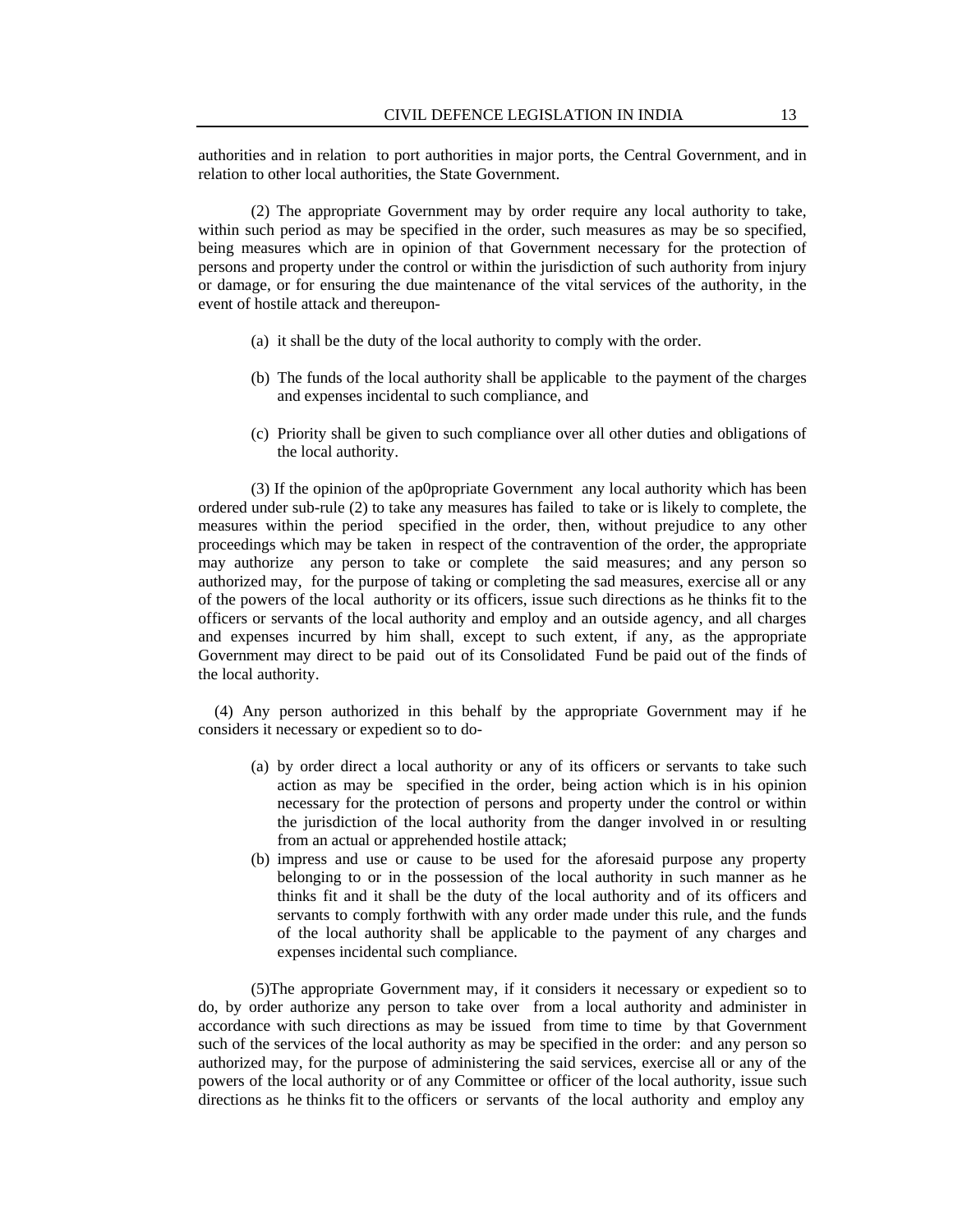outside agency, and all charges and expenses incurred by him shall, except to such extent of any as the appropriate Government may direct to be paid out of its Consolidated Fund, be paid out of the funds of the local authority.

12. **Protection of major ports and their environs against fire etc.**-(1) The Central Government may, with a view to ensuring the protection of any major port and any city, town or other place adjoining or in the vicinity of such port against fire, explosion or any other calamity, by order or notified order providing for precautionary measures (including arrangements for co-ordinating the fire fighting water supply and conservancy services of the port and local authorities concerned to be taken by the port authority of any such port , any local authority having jurisdiction in any such city, town or place, any person using such port and the owners or occupiers of any premises situated in such port, city, town or place; and thereupon:

- (a) it shall be the duty of such port authority, local authorities and all persons concerned, including public servants, members of the Armed Forces of the Union and officers and servants of such port authority and local authorities, to comply or act in conformity with the order;
- (b) the funds of the port authority or local authorities shall be applicable to the payment of charges and expenses incidental to such compliances;
- (c) priority shall be given to such compliance over all other duties and obligations of the port authority or local authorities.

(2) If the fire, explosion or other calamity occurs in any major port or in any city, town or place adjoining or in the vicinity of such port, there shall be at the disposal of an authority appointed in this behalf by the Central Government such of-

- (a) the fire fighting, water supply and conservancy services of the port authority of such port and of any local authority having jurisdiction in any such city, town or place, together with the personnel employed in operating such services;
- (b) the fire fighting personnel and appliances maintained by any owner o occupier of premises in such port, city, town or place;

as the authority so appointed may require ; and such port authority, local authorities, owners or occupiers and personnel shall comply with any others given by the said authority.

(3) Nothing in this rule or in any order made or given there under shall be deemed to effect the discharge by any local authority of the duty imposed on it by any other laws for the time being in force extinguishing fire and of protecting life and property in the event of fire, within any such port, city, town or place as aforesaid.

13. Protection of factories and mines.-The Central Government may by order require the owner, manager, or agent of any time, or occupier or manager of any factory-

(a) to make within such period as may be specified in the order, a report in writing, stating the measures which has taken or is taking or proposing to take to secure the due functioning of the mine or factory, and the safety of the persons and property therein and in the vicinity thereof, in the event of an outbreak of the fire whether caused by accident or otherwise;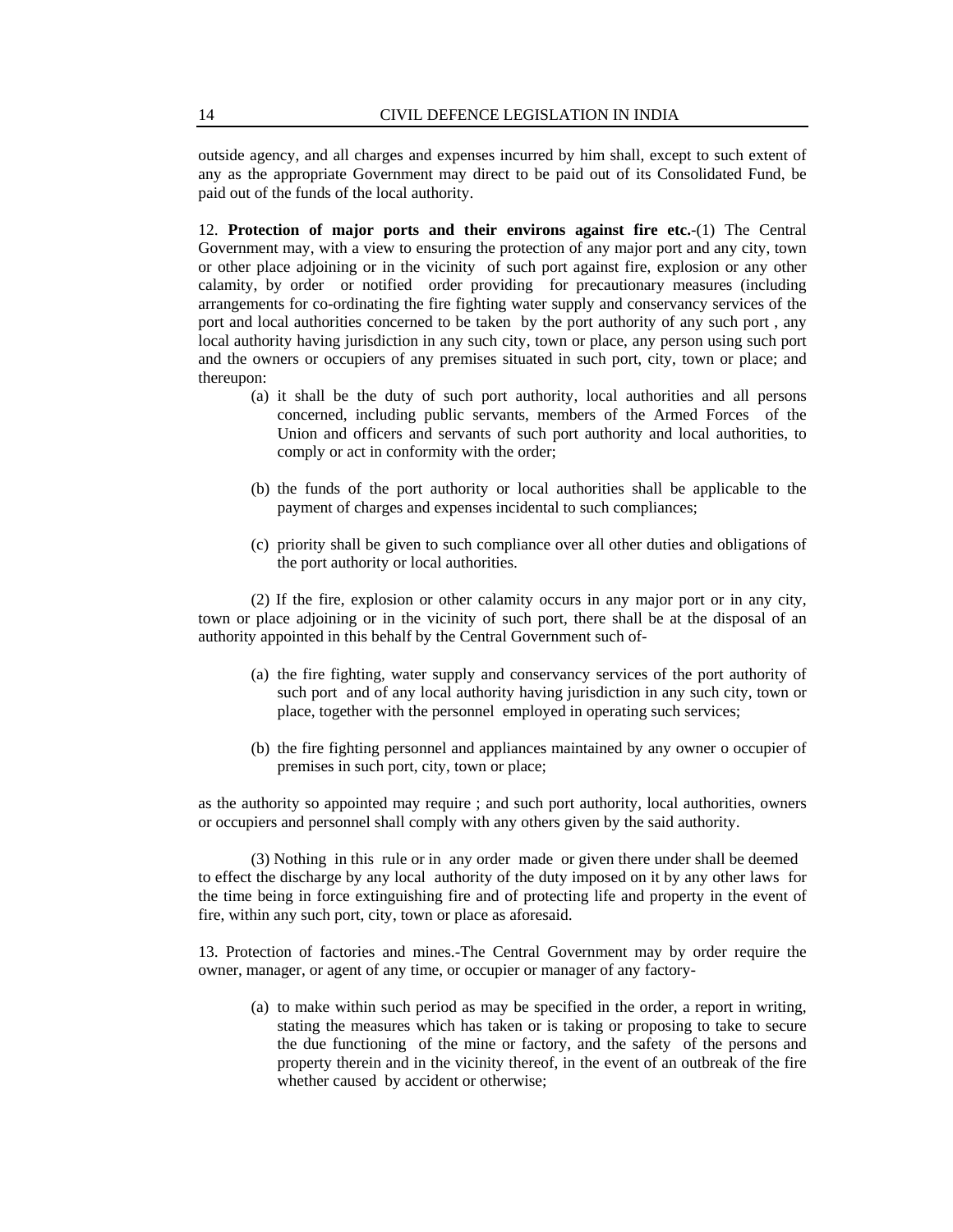(b) to take within such period as may be specified in the order, such measure as may be specified, being measures, the taking of which is in the opinion of the Central Government, necessary for the aforesaid purposes.

**14. Precaution against hostile attack**.-(1) The Central Government or the State Government ay, with a view to protecting the general public or any members thereof against the dangers involved in any apprehended attack by land, sea or air, or with a view to acquainting the general public or any members thereof with the action to be taken in such an emergency, by order specify the action to be taken by any person or authority on such occasions as may be specified.

(2) An order made under sub-rule (1) may provide that upon the giving of any specified notice or signal any person or class of persons may, subject to such conditions and in such circumstances as may be specified, enter and remain in or on any premises or property notwithstanding that such premises of property would not other wise be open to the public which may be specified or which may be appointed for the purpose of this rule by any specified authority or person.

(3) No person shall

- (a) willfully obstruct any person entering or seeking to enter any premises or property in accordance with an order made under this rule, or
- (b) eject from any premises or property any person who is entitled to remain there by virtue of such an order.

**15. Watching of premises to detect fire**.-(1) The Central Government or the State Government may by general or special order make provision-

- (a) for requiring the occupiers of any premises to which the order applies to make and carry out such arrangements as may be specified in the order with a view to securing that fires occurring at the premises as result of hostile attack will be immediately detected and combated:
- (b) for requiring the occupiers of several premises jointly to make and carry out such arrangements as aforesaid for all those premises, and in particular for requiring that they shall take turns, of duty at specified premises and perform such fire prevention duties as may be allotted to them under those arrangements;
- (c) for empowering any authority, in such circumstances as may be specified in the order, to make and carry out such arrangements as aforesaid, including a joint arrangement as respects any premises to which the order applies, and where it carries out such arrangements to recover from the occupiers concerned the expenses of so doing.

Explanation.-In clause (b) of this sub-rule, "fire prevention duties" means the duties of keeping a watch for the fall of incendiary bombs, taking such **steps as are immediately practicable to combat a fire caused by such bombs** and summoning such assistance as may be necessary, and includes the duty of being in readiness to perform any such duties as aforesaid.

(2)An order under sub-rule (1) shall entitle any person required thereof be present on premises to which the order applies to have access to those premises for the purpose of complying with the order notwithstanding that the premises would not otherwise be open to the public, and any one, who obstructs access thereto by any such person for the purpose shall be deemed to contravene the provisions of the order.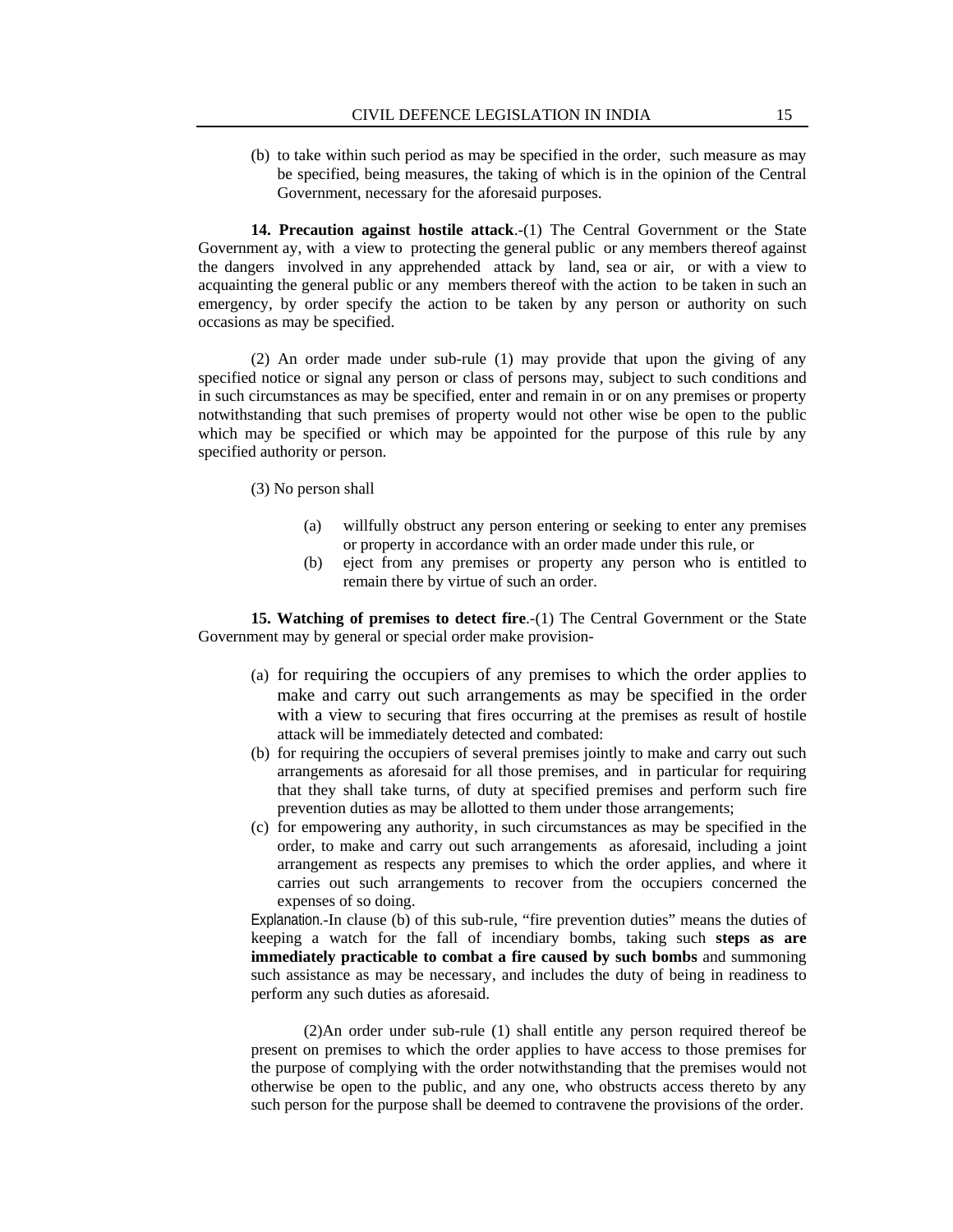(3) Any police officer, or any other person authorized in this behalf by the Central Government or the State Government may at any time enter and inspect any premises to which any order made under sub-rule (1) applies for the purpose of seeing whether the order is being complied with.

**16. Safety measures in premises.**-The Central Government or the State Government may by order as respect such premises as may be specified in the order-

- (a) require the owner or the occupier of the premises to take such measures as may be specified in the order, or
- (b) authorize any person to take such measures as may be specified. Being measures which are in the opinion of that Government necessary to minimize danger to persons being in or in the vicinity of such premises in the event of hostile attack.

**17. Prevention of spread of disease.**-(1) If the Central Government or the State Government is of the opinion that it is necessary or expedient to prevent the spread of human or animal disease and to safeguard the public health in any area for securing the civil defence, it may, by order, provide for any or all of the following measures being taken in that area, namely :-

- (i) compulsory vaccination against small-pox
- (ii) compulsory inoculation against cholera, enteric fever or other infectious or contagious disease wherever an outbreak thereof is apprehended;
- (iii) supplying of information regarding infections or contagious diseases:
- (iv) isolation of persons suffering from infectious and contagious diseases:
- (v) inspection of hostels, restaurants, clubs and other places suspected to be premises and disinfection thereof :
- (vi) prohibition of fouling of places and grazing of cattle;
- (vii) destruction of stray dogs and other dangerous animals:
- (viii) prohibition of sale of unhygienic or adulterated articles of food or drink or medicines or drugs:
- (ix) safeguarding of sources of water supply for the troops.
- (x) Any other measure necessary for safeguarding the public health in that area.

 (2)An order sub-rule (1) may also empower any officer or authority to take, or cause to be taken, such steps as may be necessary for giving effect to that order.

**18. Air raid shelters.**- (1) If in respect of any premises the Central Government or the State Government considers it necessary or expedient so to do for the purpose of affording protection to persons living or employed therein or thereon, that government may by order require the owner of the premises to construct therein or thereon an air raid shelter, within such period and in accordance with such requirement as to lay-out , materials and construction as may be specified in the order.